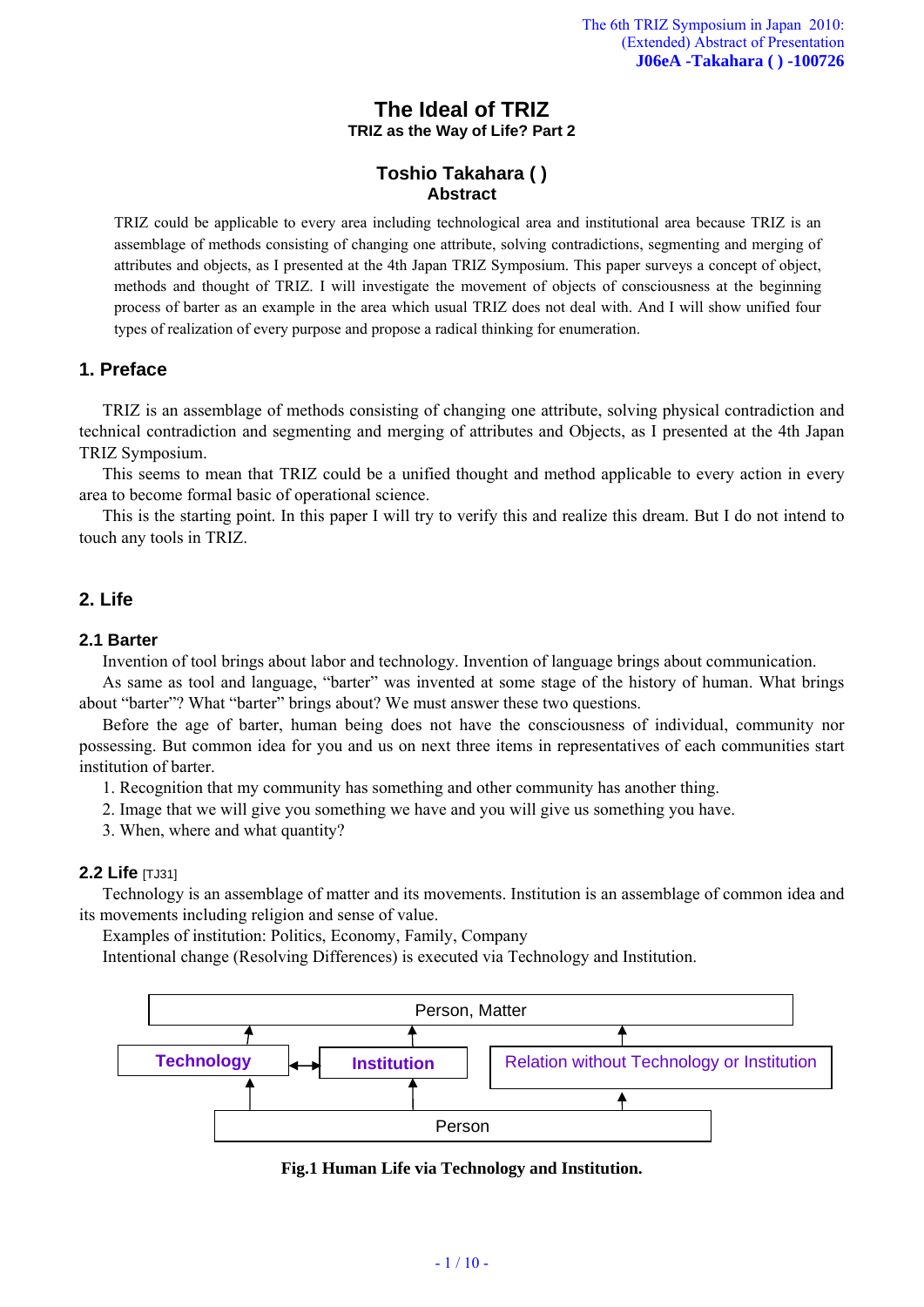# **3. The Ideal Method of TRIZ**

The ideal of the theory to recognize and change the world is that everyone can objectify everything one can recognize and one can change them by specifying one of possible types of change to fulfil proper purposes immediately. [TS1][TS2]

# **3.1 Object**

Something important such as object should be viewed or defined from several points of view. The first view is to describe differences between something and other thing. This view is from outside. The second view is to enumerate kinds of something. This view is from inside of something. The third view is to describe inner structure of something. This view is also from inside. These three views are indispensable to make us recognize something, define something, enumerate kind of something and change something. And object is the one that is to be recognized, defined, enumerated and changed.

Anything recognizable is called **Object**. I recognize three kinds of Objects as follows. [TS2] [TS3]

- **1**.**Matter: System Object**
- **2. "Idea": System Object**

**21. Information of individual or common notion which is taken by physical entity** 

**22. My idea** 

**3**.**Movement or Action: Process Object** 

These are simple and my first and second view on Object. The third view will be shown later.

## cf. Definition of Object by Fey

"A component of the system that is to be controlled, processed or modified (e.g, moved, machined, bent, turned, heated, expanded, charged, illuminated, measured, detected, etc.)." [TJF]

Good point of this definition is that it does not eliminate "idea" nor movement because "idea" or movement is "a component of the system that is to be controlled, processed or modified" by Transformation Principles U, P, M from outside or Transformation Principles D from inside or Operation Principle R. Another good point is that this definition has a hierarchical point of view. So practically object is system in some sense. This is as same as mine.

To control process or modify component of the system is what we want to do. Among something recognizable there is component of the system to be controlled, processed or modified. I can not control, process or modify the Sun. But I can recognize the Sun, so the Sun is an Object for me. Moreover it is difficult to check in advance something is to be controlled, processed or modified or not.

Let us summarize some other basic concept of my previous paper. [TS2] [TS3] [TS4]

Granularity is size, magnitude or scope in space and/ or time and degree of abstraction.

Density is density of inner structure.

Function is primarily meaning of Process Object, secondly meaning of attributes of Object.

Structure is granularity and inner structure.

Property or Attributes is content of Object with specific description. Property or attribute of Object should be grasped accurately and treated at adequate granularity.

We have three granularities of attributes in Object.

Attributes 1 is everything that concretely describe Object.

Attributes 1 includes attributes 2 in narrow sense and inner Structure.

 Attributes 2 in narrow sense includes attributes 3 in most narrow sense which is difficult to change and state which is easy to change. [TS4]

Object has inner structure and attributes which produce function to the outside.

Structure is an assemblage of elements and their relations. Structure of something consists of the relation between the whole and itself and inner structure of something. The granularity of Object is a part of structure because it provides the relation between the whole. And density belongs to inner structure.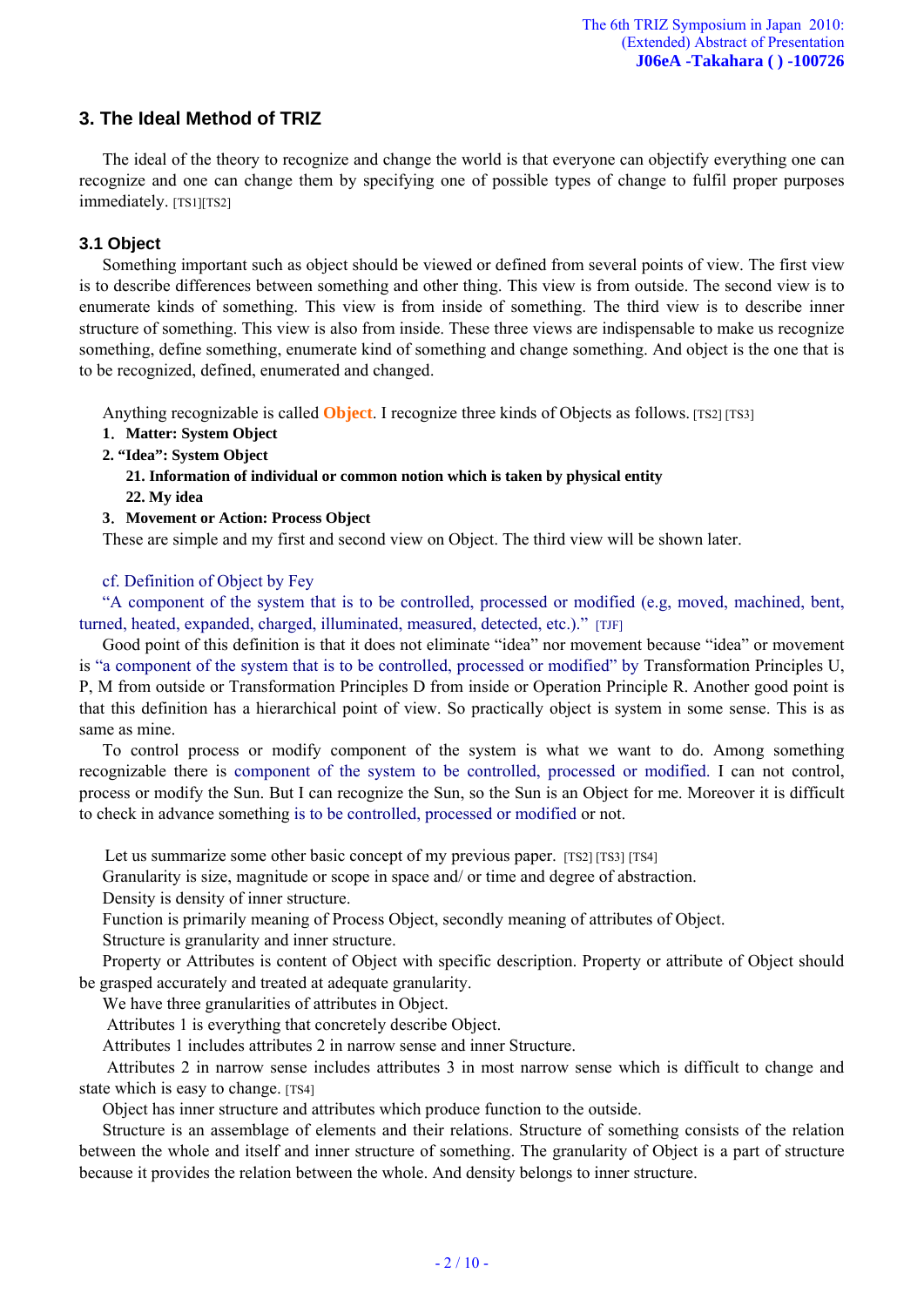

**Fig. 2 Structure of Object [TS4]** 

## **3.2 Purposes of Resolving Differences**

We have three types of viewpoint of purposes in resolving differences which is intentional change common in every area.

1) Make new function: Make new system or add new function to existing system

2) Solve issues: Solve problems in existing system

3) Idealize: Improve functions in existing system or realize existing functions with less resource

### **3.3 Elements of Realization**

We have three types of transformation to realize purposes as follows.

- 1) Transform purpose into type of Object change
- 2) Transform type of Object change to the other type of Object change
- 3) Transform type of Object change into solution

We have some types of transformation to realize purposes

**1)** Transform purpose into type of Object change by each purpose

**P- O1**: Transform purpose into type of Object change within one attributes of one Object by each purpose. This is to change one attribute, delete or generate attribute or delete or generate Object.

a) Purpose can be reached directly by a change of one attribute using existing environment

b) Purpose can be reached by using causal relation

**P- O2 (PC) –S**: Handling Physical Contradiction. Transform purpose into Physical Contradiction with two values of one attribute of one Object.

**P- O2 (TC) -S:** Handling Technical Contradiction in advance. This is to transform purpose into Technical Contradiction with two attributes of one Object. This is an expansion of usual Technical Contradiction.

**2)** Transform type of Object change to the other type of Object change

**O1- O1**: Transform by law autonomously

Change of one attribute can cause deleting Object, generating Object or changing number of attributes according to the law of the mutual transformation of quantitative and qualitative changes or its first expansion. The law of the mutual transformation of quantitative and qualitative changes says that quantity of attributes and number of element can change quality of Object. This law is expanded as follows. First addition; This law is added to mean that change of element and inner structure can change quality of Object. By this addition we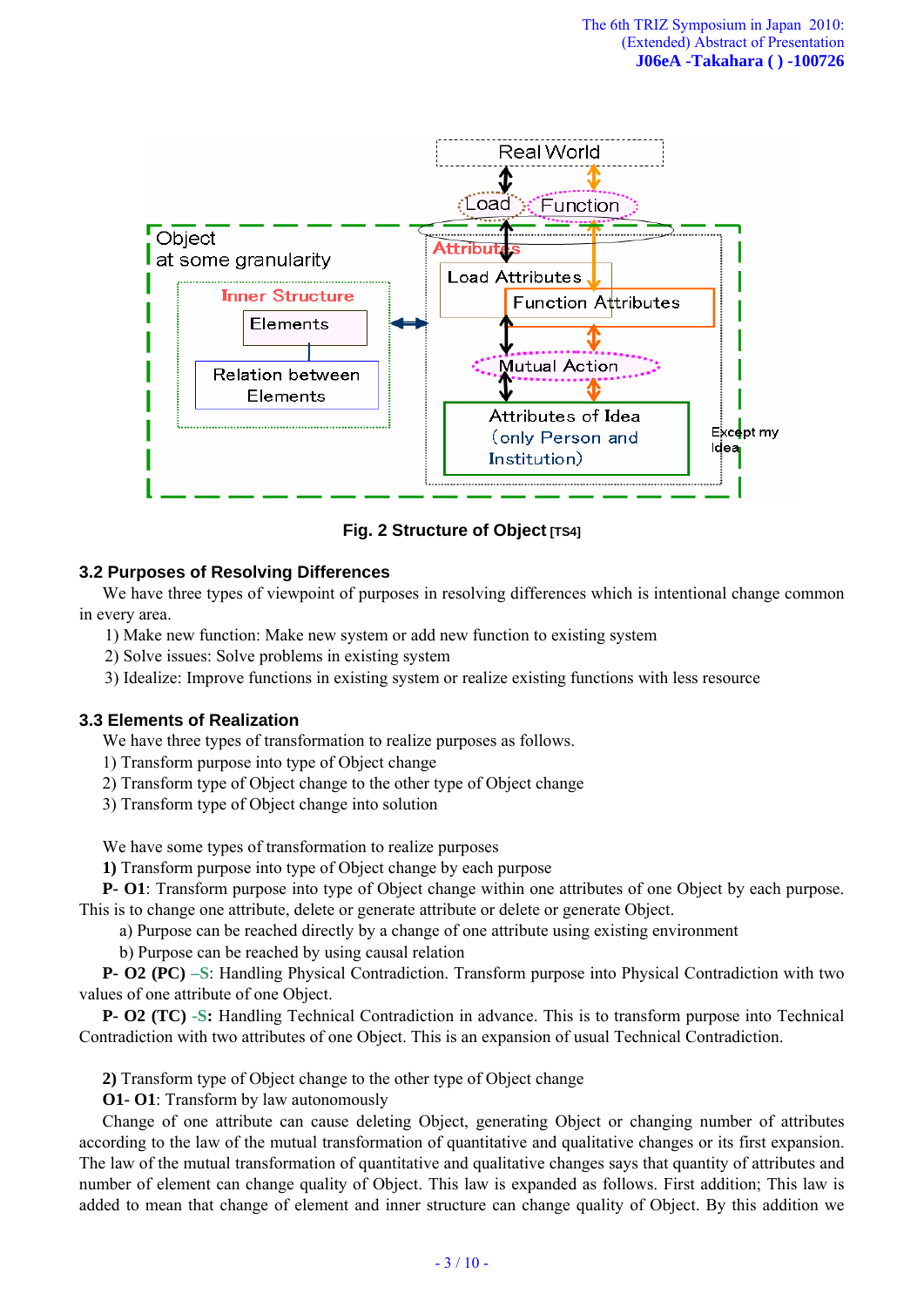obtain enumeration of factors to cause quality change of Object. Second expansion; This law is expanded to mean that change of attributes, element itself, number of element and inner structure can change quality or quantity of Object. [F09]

**O1- O2:** Transform by side-effect autonomously

**O2- O2 (TC) –S**: Handling Technical Contradiction to deal with side effects. This is to deal with side effects under environment of usual technical contradiction. Even making new function or idealization can cause side effects.

When Object is added, we must deal with side effect caused by added attributes of added Object.

When attributes are changed, we must deal with side effect of changed attributes.

When Object is deleted, we must deal with side effect caused by deleted attributes of the deleted Object.

**3)** Transform type of Object change into solution

**O1- S**: Transform type of Object change into solution within one value of one attribute of one Object. This type consists of three types. [TS3][TS4][TS5]

# a. **Transformation Principles U, P, M** from outside



 **Fig.6 Example of Transformation Principle P**  Oxygen or burnable matter control fire.

### b. **Transformation Principles D** from inside

Object Transformation Principle D: Change of inner structure consisting of elements and the relation between them can change plural attributes of Object, generate new Object and delete Object itself from inside.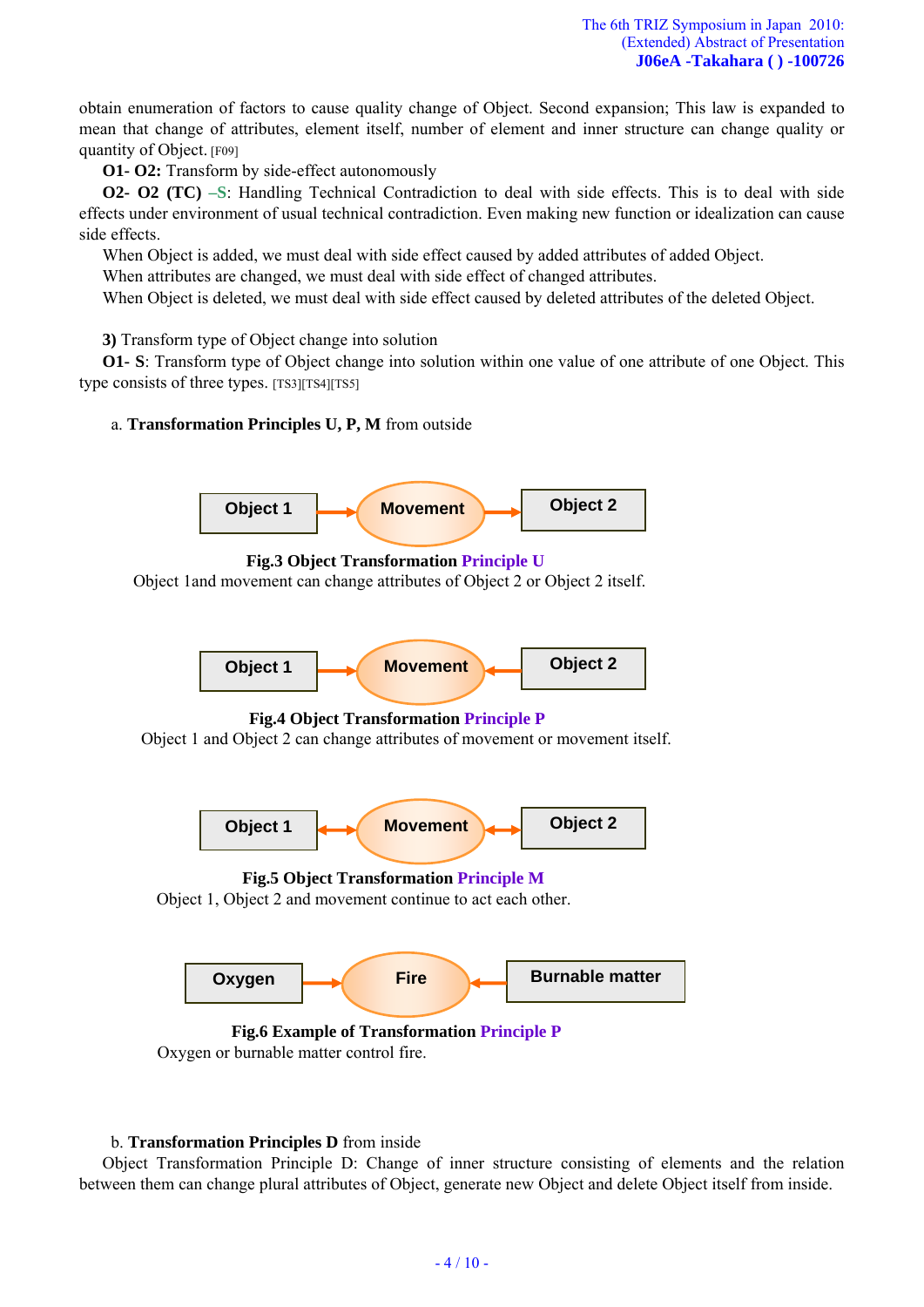The law of the mutual transformation of quantitative and qualitative changes or its expansion is available for Transformation Principles U, P, M, D. [F09]

## c. **Operation Principle R** of replacing, adding or deleting Object

Object Operation R : We can bring in, bring out or replace Object or its element of existing single Object

or Object in "Object 1- Process Object- Object 2 model" freely regardless they are existing or not. But usually this Operation Principle R is only available for technology.

**O2- S:** Transform type of Object change into solution within two attributes of two Objects

This is berried in the 40 Principles at present. The existing 40 Principles are classified into groups from viewpoint of function and structure as follows. [TS4] We must re-classify these from a view of number of attributes and Objects.

I re-classify the 40 Principles as it is to two super-groups and eight groups according to the structure of Object in the order of Principle group name, numbers of Principles, number of Principle. Many Principles are classified into different groups simultaneously although 31, 32, 37 are not included. .

The existing 40 Principles are fundamentally for the area of technology although they contain the contents applicable to institutional area in common and applicable to that analogically. So at least the Principle for institutional area should be constructed. [TS4]

Structure Principles Super Groups a) Basic Principles Group 5: 1, 5, 6, 24, 34 b) Dynamic Principles Group 18: (3, 4, 6, 9, 10, 11, 13, 14, 15, 16, 17, 18, 19, 20, 21, 23, 35, 40) c) Structure Principles Group 7: (1, 2, 5, 7, 13, 24, 40) d) Replace Principles Groups 9: Replace Element Principles (26, 27, 28) Replace Environment Principles (29, 38, 39) Replace by Attributes Change Principles (14, 30, 40) Function and Attributes Principles Super Groups e) Plus Principles Groups 18: Basic Plus Principles (1, 24, 35) Function Plus Principles (6, 9, 10, 11, 15, 16, 17, 18, 19, 20, 21, 23, 25, 36) Attributes Plus Principles (17, 35, 40) f) Minus Principles Groups 12: Basic Minus Principles (2, 5, 34, 35) Function Minus Principles (16) Replace Minus Principles (26, 27, 28, 29, 30, 31, 33) Attributes Minus Principles (33, 35) g) Equal Principles Groups 9: Equal Problem Solving Principles (8, 11, 12, 34) Equal Movement Principles (9, 10, 16, 23, 34) Equal Attributes Principles (33) h) "Anti" Principles Groups 8: Basic "Anti" Principles (13) "Anti" Function Principles (13) "Anti" Attributes Principles (4, 13, 39) "Anti- Anti" Function Principles (8, 9, 16, 34) "Anti- Anti" Meaning of Function Principles (22)

# **3.4 Realization**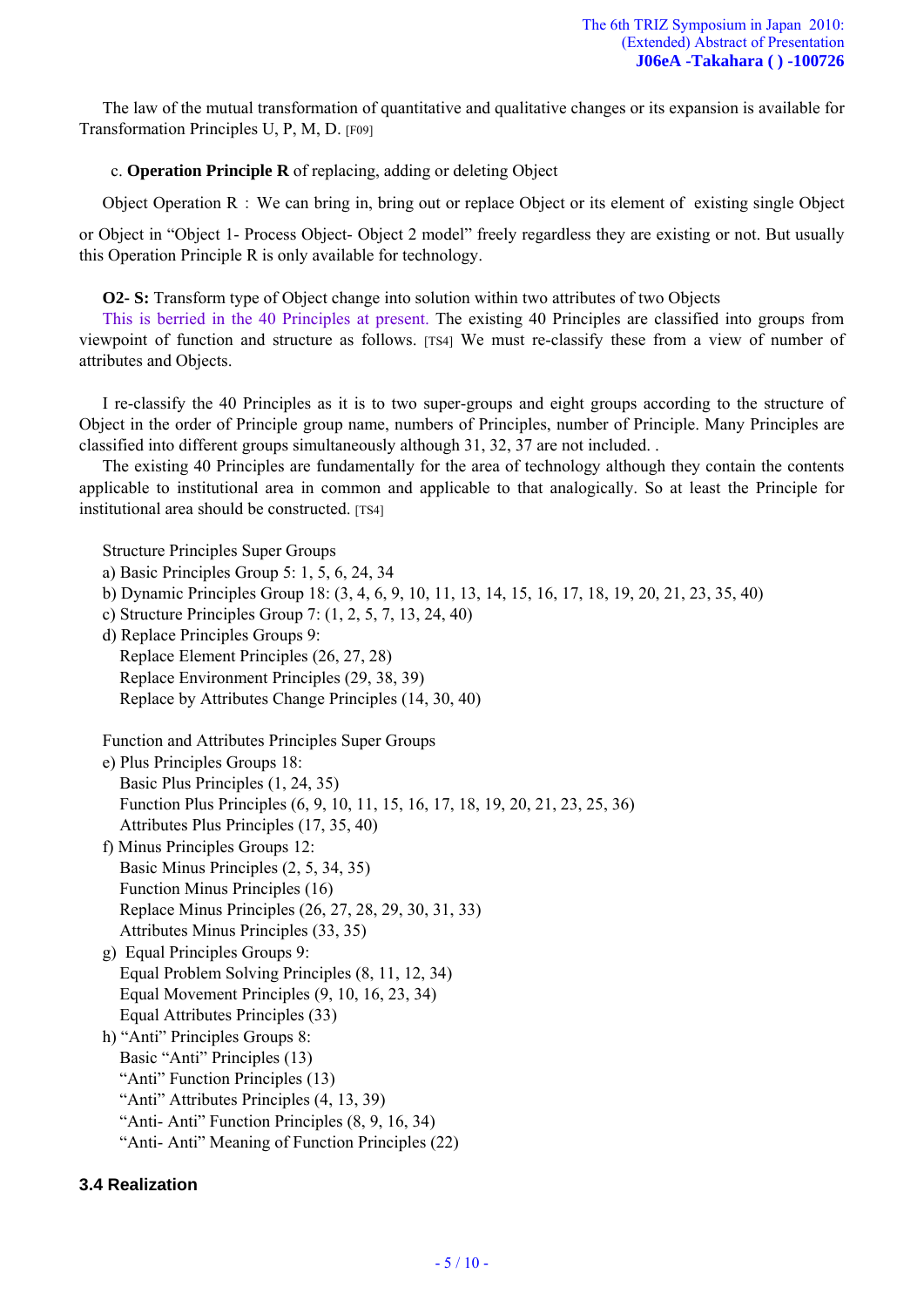As a combination of these results we get four types of resolving differences which is intentional change common in every area.

## **1) P- O1, (O1- O1), O1- S**

We can try this type at first for all purposes. This is to change one attribute, delete or generate attribute or delete or generate Object. A case of autonomous transformation by law **O1- O1** may happen.

**2) P- O1, (O1- O1), O1- O2, O2- O2 (TC), O2- S** 

If case 1) would cause side effects we should solve Technical Contradiction afterwards.

**3) P- O2 (PC), O2- S** 

Solve Physical Contradiction in advance.

**4) P- O2 (TC), O2- S** 

Solve Technical Contradiction in advance.

## **3.5 Example** [TS2] [TS5]

We take a famous example of acid attack.

Cubes are placed in acid to investigate the effect of various acids on the cubes. The vessel that holds the acid and cube is corroded. Because the acid is so reactive, the vessel must be replaced frequently. Reduce the cost of replacing the vessel.

System Objects are

Cubes, Acid, Vessel(Attribute: cost, its value: C)

Process Objects are

Test of Cubes (Attribute: operating time, its value: t),

Hold Cubes (Field: Gravity, Surface Tension, Buoyant Force, Current

Corrode Vessel (Attribute: operating time, its value: t), (Attribute: rate of corrosion, its value: replace n times in t)

Replace Vessel (Attribute: cost of vessel, its value: C), (Attribute: cost of work of replace, its value: Cr)



## **Fig.7 Acid Attack-1**

Let us enumerate candidates of purposes.

Examples of purposes are to

Minimize cost of replacement per unit time  $(C + Cr)$  n / t: 1

Eliminate Process Object that acid corrodes vessel: 2

Eliminate Process Object to replace vessel: 3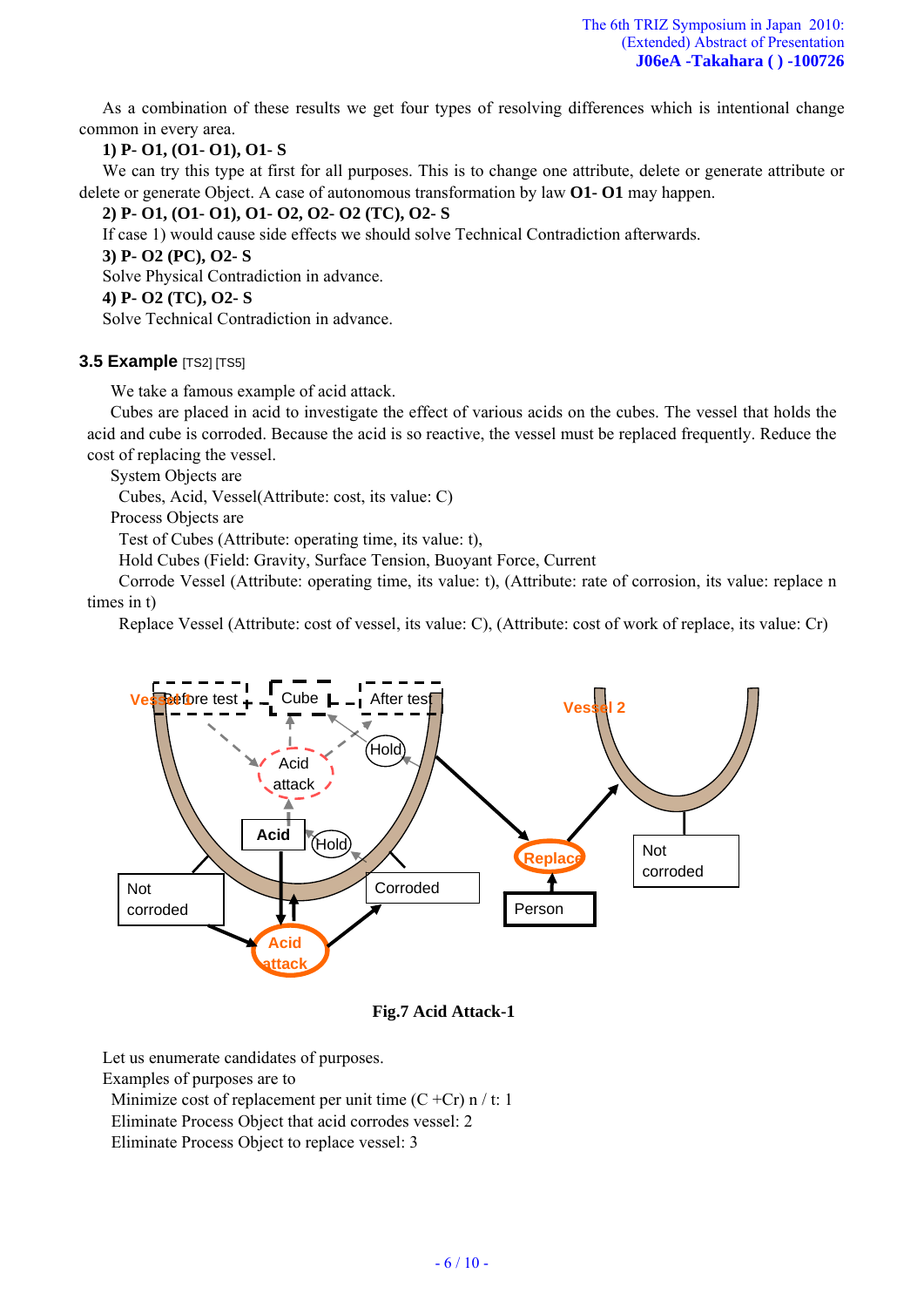Example of solution is as follows. If we eliminated vessel to eliminate corroding vessel by acid using Principle P, we could not execute test of cube because of a side effect that vessel lost the function to hold acid and cube.



We can solve the technical contradiction at various granularities.

1. Test of cube vs eliminating vessel

2. Holding cube and acid vs eliminating vessel

3. Contact of acid and cube vs eliminating vessel

(4. Contact of acid and cube vs no contact of acid and vessel)

(5. Acid corrode cube vs acid not corrode vessel) **This is a type of Realization 2.**

## **3.6 TRIZ needs improvements**

TRIZ needs improvements for spread to everyone and advance on next items.

TRIZ need proper attitude for Object, granularity, structure of Object and attributes.

TRIZ need proper attitude for Institution.

TRIZ have lack of logical exhaustiveness in object and method.

TRIZ need methods to synthesize. This paper does not deal with this.

TRIZ need to activate radical thinking for enumeration which dialectics and TRIZ originally have. In the next section we will discuss radical thinking for enumeration.

# **4. Radical thinking for enumeration**

Thought is viewpoint, attitude and framework of method to decide details of method.

The ideal thought of TRIZ is radical thinking for enumeration which consists of two parts.

### **4.1 Outline of opposites**

Table 1 shows outline of opposites which is components of movement. We have three types of opposites which are two attributes in each Object, two attributes in one Object and two values in one attribute depending on density of movement as follows.

### **0) Identity and Difference**

In "Identity and Difference" opposites are two values of one attribute. This makes Physical Contradiction. TRIZ has Separation Principles to separate two values on several conditions. [LB] If two values of one attribute could not be separated state or attribute would change only itself at some granularity.

Example in objective situation:

A state and other state at the same time

#### Example of attitudes:

"To be or not to be"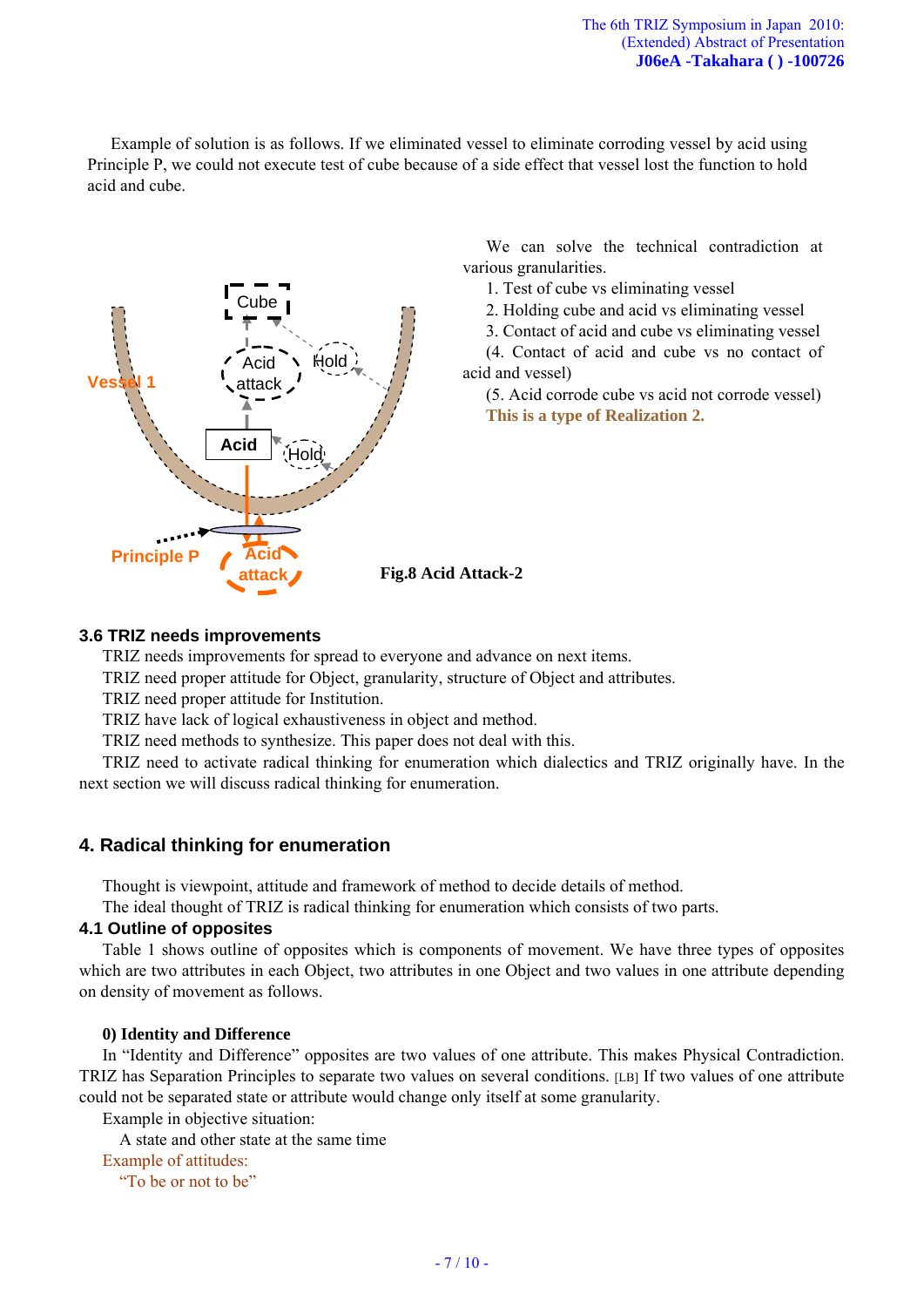### **11) Form and Content (Function and Structure**)

In "Form and Content" or "Function and Structure" opposites are two attributes of one Object. Many examples are found in TRIZ.

## **12) Two attributes except Form and Content**

Two attributes of one attribute of one Object or each attributes of two Objects can be opposites. This makes many types of general movement.

Figure 9 shows position of 0) Physical Contradiction (PC), 11) Function and Structure, 12) two attributes except Function and Structure and Technical Contradiction (TC). Technical Contradiction consists of direct opposites and indirectly related items which are not dealt as opposites in usual dialectics.

### **2) Each part of one body**

This opposites is a special cases of type 12) which is called Unity. Each item can exists by itself and could reach higher level if opposites could unify.

Example in objective situation:

History and Logic Recognition and Action Purpose and Mean Man and Woman Example of attitudes: Objectification and Unification Possession and Belonging in Unification Emotion and Logic

Viewpoint and Attitude Modesty and Criticism

Spread and Advance

### **3) Mutually dependent two different recognitions**

Example in objective situation: Part and Whole Phenomenon and Essence Concreteness and Abstraction Example of attitudes: Granularity and Inner Structure Function and Granularity Definition from outside and inside

.



**Fig.9 Position of opposites**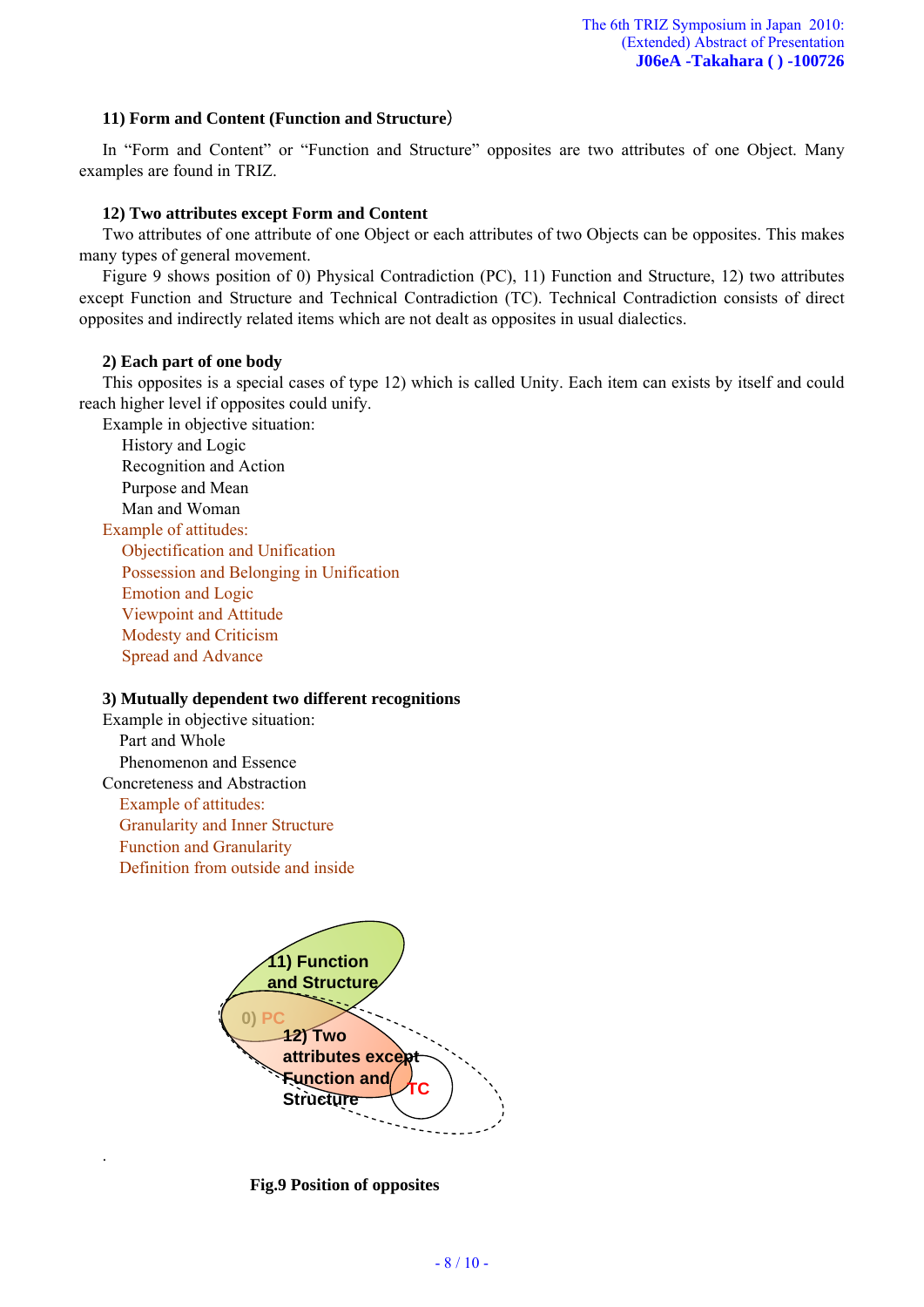| <b>Real World and Attitude</b>                                                                                     |                                                                                                                         |                                                                                                                                                |                                                                                                                                                                                                                                                                                                                                    | <b>Recognition</b>                                                                                                                                                                                                              |
|--------------------------------------------------------------------------------------------------------------------|-------------------------------------------------------------------------------------------------------------------------|------------------------------------------------------------------------------------------------------------------------------------------------|------------------------------------------------------------------------------------------------------------------------------------------------------------------------------------------------------------------------------------------------------------------------------------------------------------------------------------|---------------------------------------------------------------------------------------------------------------------------------------------------------------------------------------------------------------------------------|
| $\vert 0)$<br><b>Identity</b> and<br><b>Difference</b><br>Two values of<br>one attribute                           | 11)<br><b>Form and</b><br><b>Content</b> (Function except Form and<br>and Structure)<br>Two attributes of<br>one Object | 12)<br><b>Two attributes</b><br><b>Content</b><br>Two attributes                                                                               | Unity                                                                                                                                                                                                                                                                                                                              | 3)<br>Each part of one body, Mutually dependent two<br>different recognition                                                                                                                                                    |
| <b>Physical</b><br><b>Contradiction</b><br>A state and other<br>state at the same<br>time<br>To be or not to<br>be | <b>Function and</b><br><b>Structure</b>                                                                                 | (Including)<br><b>Technical</b><br><b>Contradiction</b> )<br><b>Opposites of</b><br>movement except<br><b>Function and</b><br><b>Structure</b> | History and Logic<br>Recognition and<br>Action<br>Purpose and Mean<br>Man and Woman<br><b>Objectification and</b><br><b>Unification</b><br><b>Possession and</b><br><b>Belonging</b><br><b>Emotion and Logic</b><br><b>Viewpoint and</b><br><b>Attitude</b><br><b>Modesty and</b><br><b>Criticism</b><br><b>Spread and Advance</b> | Part and Whole<br>Phenomenon and<br>Essence<br>Concreteness and<br>Abstraction<br><b>Granularity and Inner</b><br><b>Structure</b><br><b>Function and</b><br><b>Granularity</b><br><b>Definition from outside</b><br>and inside |

# **Table 1 Structure of Contradiction**

### **4.2 Attitude at this moment**

We have viewpoint and attitudes between real world and recognition. In this table viewpoint and attitudes are shown included in real world.

First part of radical thinking for enumeration is viewpoint and attitudes grasping movement to be changed at the moment and always keeping proper viewpoint and attitude; "to be or not to be", function and granularity, definition from outside and inside, modesty and criticism. This will help us act properly.

### **4.3 Radical thinking for enumeration**

For second part of radical thinking for enumeration we need to take some time to enumerate candidates of image of recognition and change from among everything recognizable and changeable and to investigate possibility of extreme change radically.

1. Enumeration for viewpoint of thinking, granularity and value (and purposes which is concrete value) , types of thinking and thing acted by thinking

2. For systematic knowledge in situation- independent area, enumeration for Object, attributes, related thing, types of proposition, law, area and generation and improvement of proposition and law.

Example of improvement of law; The law of the mutual transformation of quantitative and qualitative changes says that quantity of attributes and number of element can change quality of Object. This law is expanded as follows. First addition; This law is added to mean that change of element and inner structure can change quality of Object. By this addition we obtain enumeration of factors to cause quality change of Object. Second expansion; This law is expanded to mean that change of attributes, element itself, number of element and inner structure can change quality or quantity of Object. [F09]

3. In situation- dependent area, according to the situation, enumerate granularity and value (and purpose which is concrete value).

For each granularity, value and purposes,

1) Enumerate attributes, Object and Object group,

2) Enumerate relation between attributes, Object and Object group,

3) Enumerate interaction between related things and ask for origin and logic of history,

4) Enumerate method to obtain Object change, enumerate method to obtain Object change, enumerate candidates of Object change,